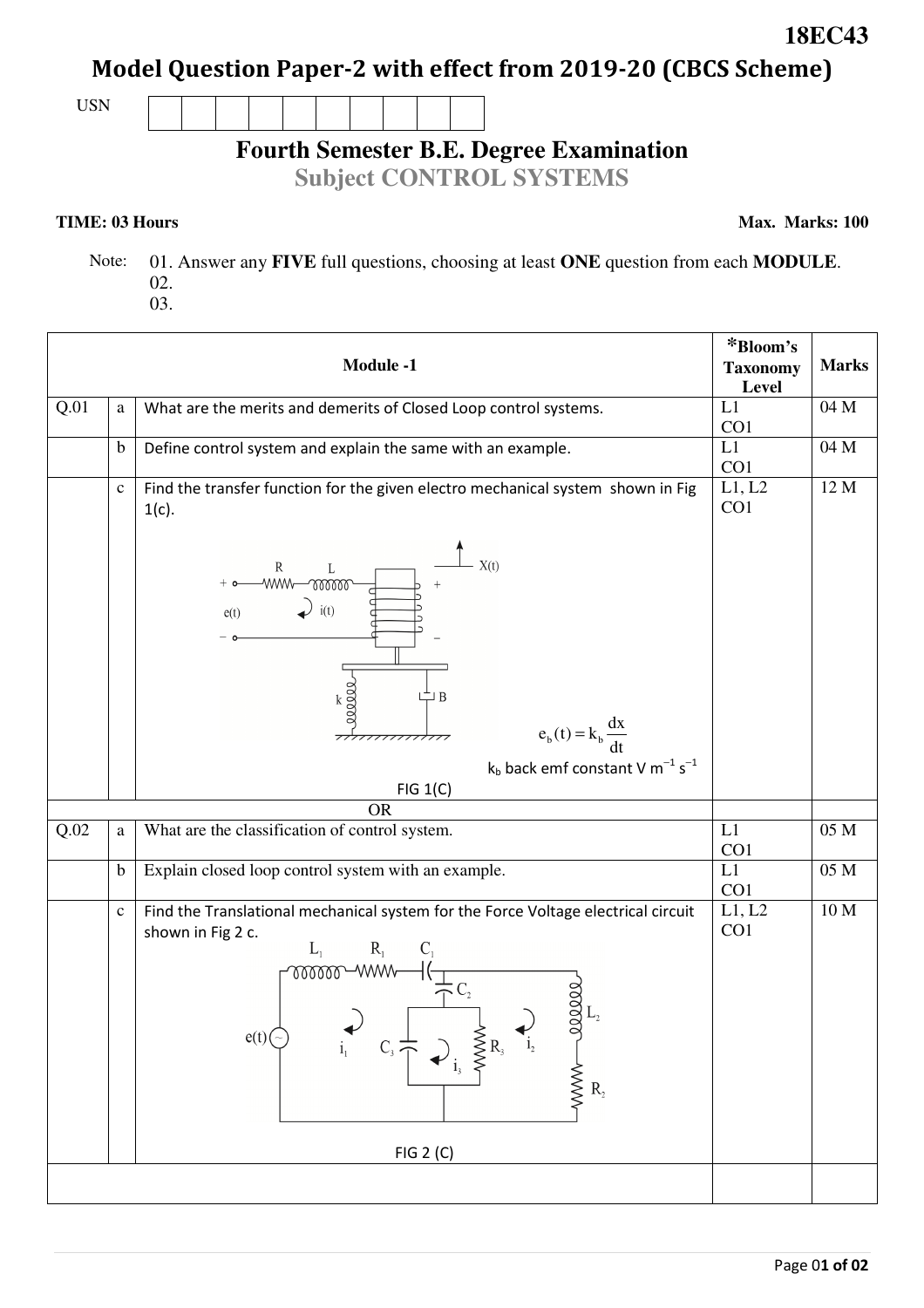|      |              | Module-2                                                                                            |                           |      |
|------|--------------|-----------------------------------------------------------------------------------------------------|---------------------------|------|
| Q.03 | a            | $V_0(s)$                                                                                            | L1                        | 06 M |
|      |              | Find the transfer function $\frac{1}{x}$<br>for the system shown with unity gain buffer<br>$V_i(s)$ | CO <sub>2</sub>           |      |
|      |              | amplifier shown in Fig 3(a)                                                                         |                           |      |
|      |              | $\mathsf{C}_1$<br>$C_2$                                                                             |                           |      |
|      |              |                                                                                                     |                           |      |
|      |              | $\sum_{k=1}^{n}$<br><b>Buffer</b>                                                                   |                           |      |
|      |              |                                                                                                     |                           |      |
|      |              | Amp                                                                                                 |                           |      |
|      |              | FIG 3(a)                                                                                            |                           |      |
|      | b            | Compare Block diagram and signal flow graph method of finding the transfer                          | L1                        | 04 M |
|      |              | function.                                                                                           | CO <sub>2</sub>           |      |
|      | $\mathbf{C}$ | The system block diagram is given in Fig 3(c) below. Find                                           | L1, L2                    | 10 M |
|      |              | $\frac{C(s)}{s}$ if N(s) = 0.                                                                       | CO <sub>2</sub>           |      |
|      |              | R(s)                                                                                                |                           |      |
|      |              | N(S)                                                                                                |                           |      |
|      |              |                                                                                                     |                           |      |
|      |              | C(S)<br>10<br>R(S)                                                                                  |                           |      |
|      |              | $\overline{s^2}$ + 6s                                                                               |                           |      |
|      |              |                                                                                                     |                           |      |
|      |              |                                                                                                     |                           |      |
|      |              | FIG 3 (c)                                                                                           |                           |      |
|      |              | <b>OR</b>                                                                                           |                           |      |
| Q.04 | a            | What are the types of Loops and their respective loop gains in a signal flow                        | L1<br>CO <sub>2</sub>     | 04 M |
|      | $\mathbf b$  | graph?<br>Find the transfer function by constructing a Block diagram and reducing the same          | L1, L2                    | 08 M |
|      |              | for the circuit shown in Fig $4(b)$ .                                                               | CO <sub>2</sub>           |      |
|      |              |                                                                                                     |                           |      |
|      |              |                                                                                                     |                           |      |
|      |              |                                                                                                     |                           |      |
|      |              | $E_0(t)$                                                                                            |                           |      |
|      |              | $E_i \leftrightarrow \bigcirc_{i_1(t)} \bigcirc \biguplus_{i_2(t)} \bigcirc \bigcirc_{i_2(t)} E_2$  |                           |      |
|      |              |                                                                                                     |                           |      |
|      |              | Fig $4(b)$                                                                                          |                           |      |
|      | $\mathbf{C}$ | Find the transfer function by constructing SFG and Mason's Gain formula for the                     | L1,L2                     | 08 M |
|      |              | circuit shown in Fig 4 b.                                                                           | CO <sub>2</sub>           |      |
|      |              | Module-3                                                                                            |                           |      |
| Q.05 | a            | Obtain expressions for specifications namely time constant, rise time, and                          | L1                        | 04 M |
|      |              | settling time of first order system for a unit step input.                                          | CO <sub>3</sub>           |      |
|      | b            | Derive an expression for C(t) of an under damped second order system for a unit                     | L1, L2<br>CO <sub>3</sub> | 08 M |
|      | $\mathbf{C}$ | step input.<br>A unity feedback system is characterized by an open loop transfer function           | L1,L2                     | 08 M |
|      |              |                                                                                                     | CO <sub>3</sub>           |      |
|      |              | $G(S) = \frac{K}{S(S+10)}$ find the value of K so that the system will have the                     |                           |      |
|      |              | damping ratio of 0.5. for this value of K find $M_P$ , $t_P$ & $t_S$ for a unit step input.         |                           |      |
|      |              | <b>OR</b>                                                                                           |                           |      |
| Q.06 | a            | Starting from the output equation C(t) derive expressions for:                                      | L1, L2                    | 08 M |
|      |              | (i) Peak time $(t_0)$<br>(ii) Peak overshoot $(M_p)$                                                | CO <sub>3</sub>           |      |
|      |              | of an under damped second order system subjected to unit step input.                                |                           |      |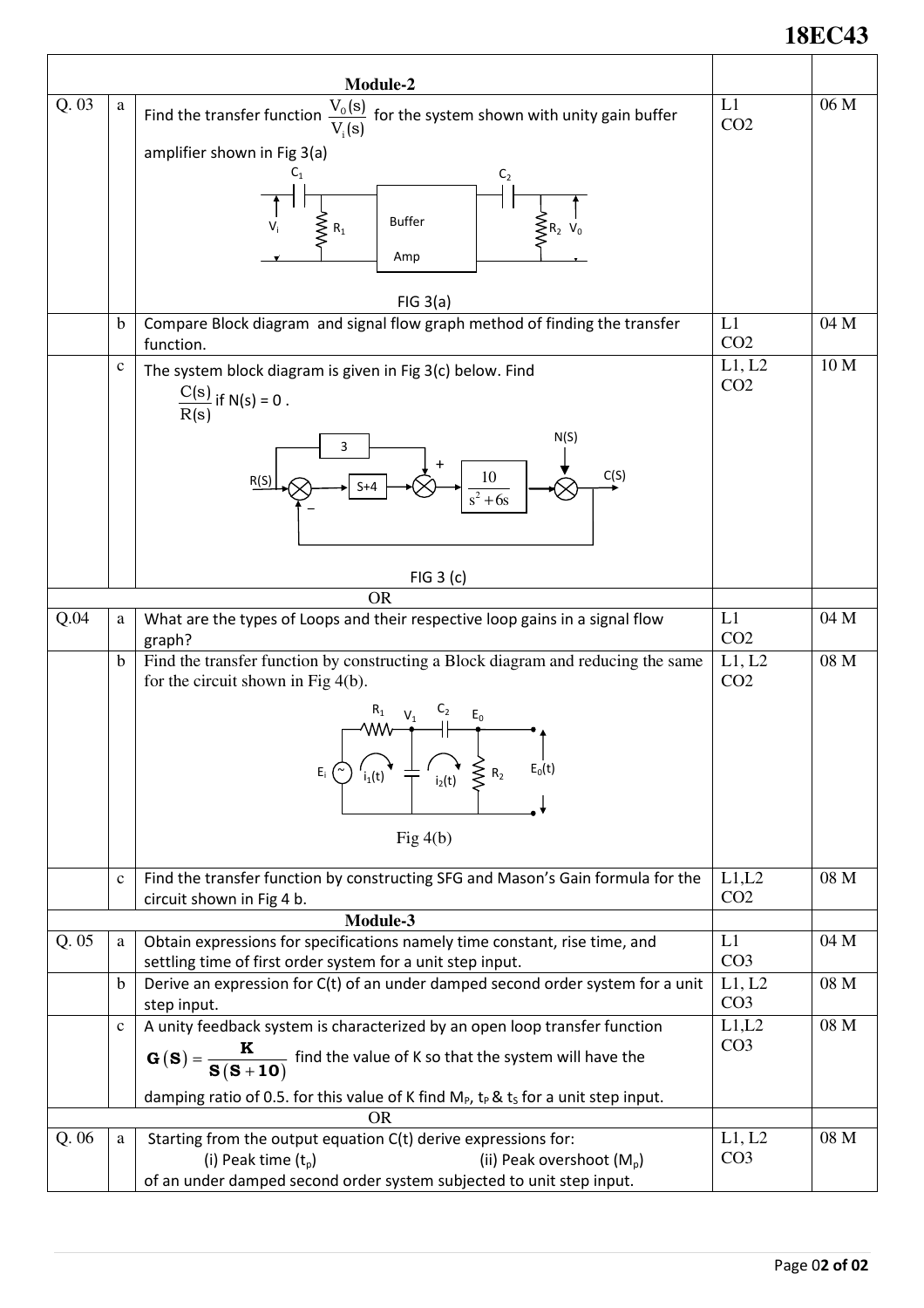|       | $\mathbf b$  | A unity feedback system has $G(s) = \frac{K}{s(s+2)(s^2+2s+5)}$                                                                                                           | L <sub>3</sub><br>CO <sub>3</sub> | 08 M            |
|-------|--------------|---------------------------------------------------------------------------------------------------------------------------------------------------------------------------|-----------------------------------|-----------------|
|       |              | (i) For a unit ramp input it is desired that $e_{ss} \le 0.2$ . Find K.                                                                                                   |                                   |                 |
|       |              |                                                                                                                                                                           |                                   |                 |
|       |              | (ii) Find $e_{ss}$ if <b>r(t)</b> = 2 + 4t + $\frac{t^2}{2}$                                                                                                              |                                   |                 |
|       | $\mathbf c$  | Write a short note on PID controllers.                                                                                                                                    | L1<br>CO <sub>3</sub>             | 04 M            |
|       |              | Module-4                                                                                                                                                                  |                                   |                 |
| Q. 07 | a            | Define stability and hence stable, unstable, marginally stable, and conditional<br>stability of a unity feedback system.                                                  | L1<br>CO <sub>4</sub>             | 06 M            |
|       | $\mathbf b$  | In a unity feedback system find the range of K for stability and $\mathbf{K}_{\text{max}}$ , $\omega_{\text{max}}$ with                                                   | L1,L2                             | 06 M            |
|       |              | $G(s) = {K \over s(1+0.4s)(1+0.25s)}$                                                                                                                                     | CO <sub>4</sub>                   |                 |
|       | $\mathbf c$  | Prove that part of root loci is a circle using angle condition and find the center as                                                                                     | $L2$ , CO <sub>4</sub>            | 08 M            |
|       |              | well as radius when $G(s)H(s) = \frac{K(s + 2)}{s(s + 1)}$                                                                                                                |                                   |                 |
|       |              | <b>OR</b>                                                                                                                                                                 |                                   |                 |
| Q.08  | a            |                                                                                                                                                                           | L3                                | 04 M            |
|       |              | A – ve feedback control system is characterised by $G(s) = \frac{K}{s(s + \alpha)}$                                                                                       | CO <sub>5</sub>                   |                 |
|       |              | H(s) = 1. Find value of K and $\alpha$ so that M <sub>r</sub> = 1.04 and $\omega_r$ = 11.55 rad/sec                                                                       |                                   |                 |
|       | b            | Using RH criterion determine the stability of the system, the system is type one<br>system with error constant of 10 sec <sup>-1</sup> and poles at $S = -3$ and $S = -6$ | L1<br>CO <sub>4</sub>             | 06M             |
|       | $\mathbf{c}$ | Find transfer function for the magnitude plot.                                                                                                                            | L2, L3                            | 10 M            |
|       |              | $0$ dB/dec<br>32 dB<br>(2) $6 \text{ dB/dec}$ (3)<br>$-6$ dB/dec<br>(4)<br>12 dB/dec<br>0.5<br>$Freq \rightarrow$                                                         |                                   |                 |
|       |              | Module-5                                                                                                                                                                  |                                   |                 |
| Q.09  | a            | Compare transfer function method and state space approach in control systems.                                                                                             | L1,L2<br>CO <sub>5</sub>          | 04 M            |
|       | $\mathbf b$  | Find stability and range of K using Nyquist Plot $G(s)H(s) = \frac{K(s+1)}{s(s-1)}$                                                                                       | L1<br>CO <sub>5</sub>             | 10 <sub>M</sub> |
|       | $\mathbf c$  | Write short note on Lead, Lag, lead lag compensators.                                                                                                                     | L1, CO5                           | 06 M            |
|       |              | <b>OR</b>                                                                                                                                                                 |                                   |                 |
| Q. 10 | a            | Define state, state variable, state space.                                                                                                                                | L1, CO5                           | 04 M            |
|       | $\mathbf b$  | Obtain the state equations for the electrical network shown in fig 10 b.                                                                                                  | L2, L3                            | 08 M            |
|       |              | FIG 10 (b)                                                                                                                                                                | CO <sub>5</sub>                   |                 |
|       |              |                                                                                                                                                                           |                                   |                 |
|       | $\mathbf c$  | A system is given by the following vector matrix equation write $\phi(t)$                                                                                                 | L2, L3                            | 08 M            |